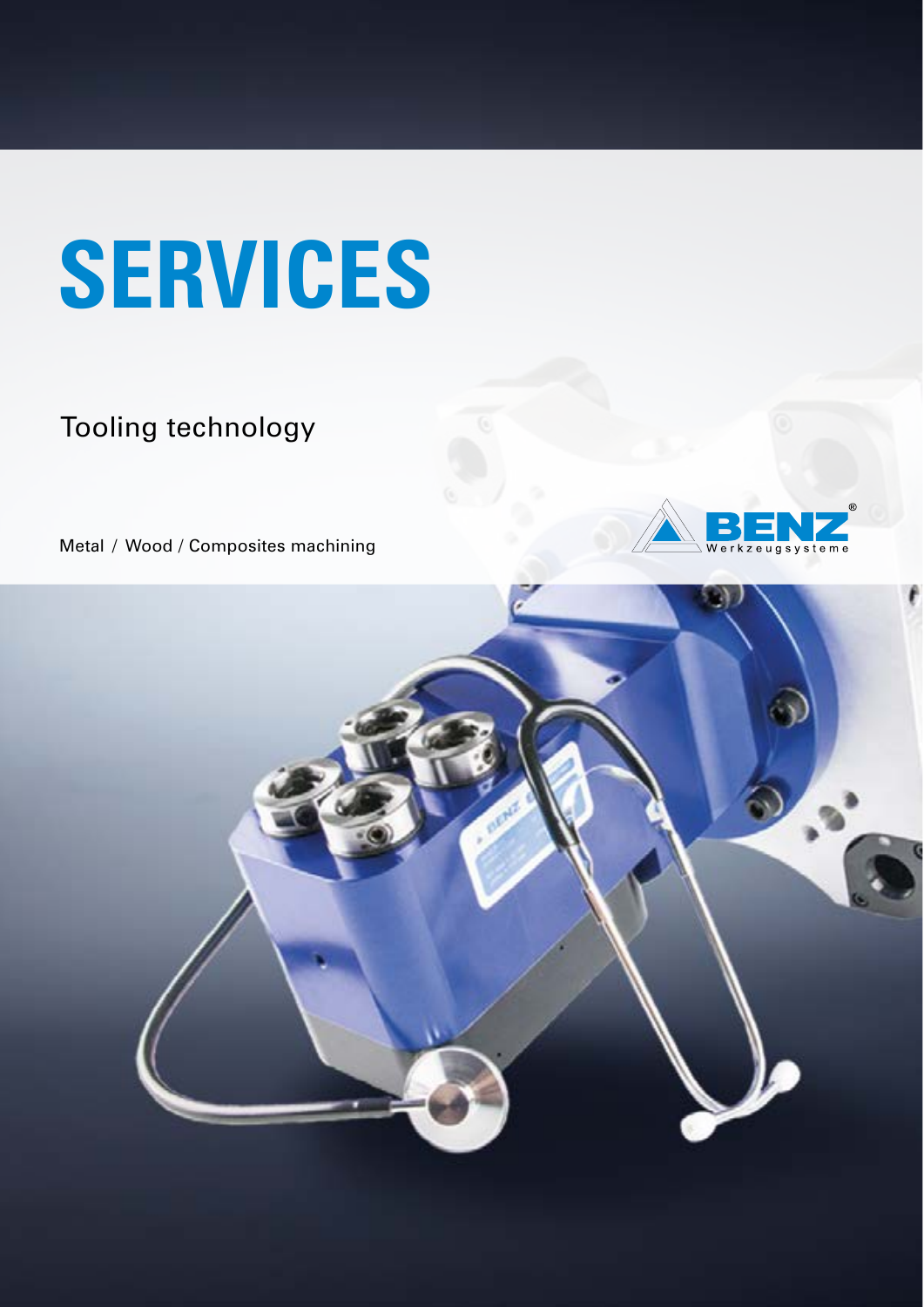### GLOBAL SERVICE CALLS

You have a problem with a unit, but for certain reasons you are unable to ship the unit to BENZ for repair service. Perhaps because the unit is too large or too heavy or, you just can't afford the machine downtime.

No matter where in the world you are, we are at your side! Our experienced service technicians are there to support you during the professional commissioning or in case of an emergency caused by a damaged unit. This is how we ensure a high reliability of the units and a high machine availability.

#### **Your advantages**

- Professional assembly / Product briefing
- Commissioning of the units
- Troubleshooting
- Repair on-site (if possible)
- Preventive maintenance





A detailed analysis of the situation is possible on-site During an on-site call the service technician works directly in the production environment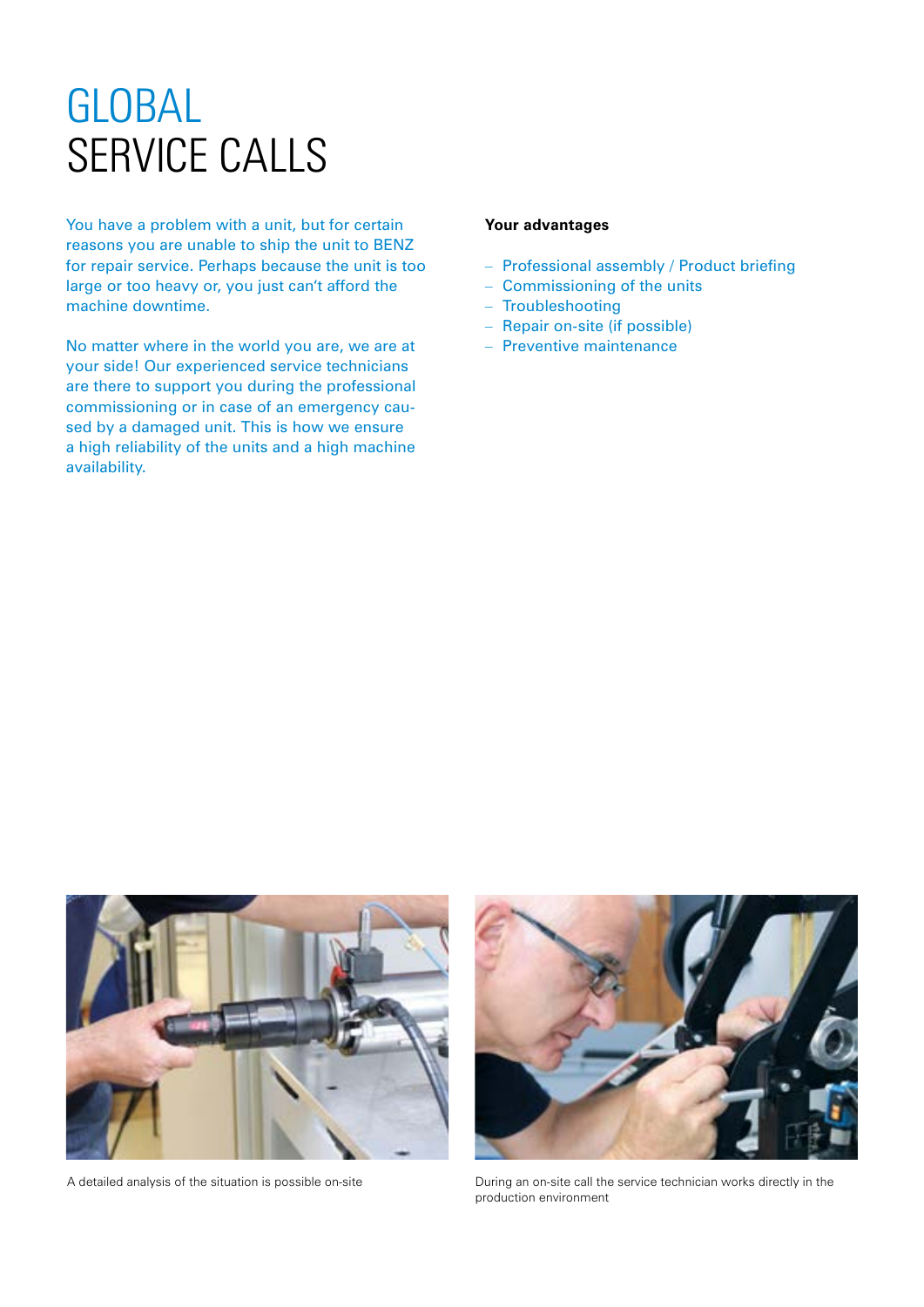## **SERVICE** HOTLINE

In case of any questions or quick solutions the direct way is often the best:

Visit the website of our bases and pick up the phone! The BENZ employee on the other side of the line will be happy to take up your requests and provide you with the best solution. Often, this call alone is enough to solve your issue. If not, your BENZ contact will initiate further measures.

No matter where in the world you are, we are closeby. Our service centers in Europe, the US and Asia are your contact persons on site.

#### **Your advantages**

- Contact persons worldwide
- 24 hours follow-the-sun service
- Competent support in all questions related to services
- Many concerns can be quickly resolved on the phone

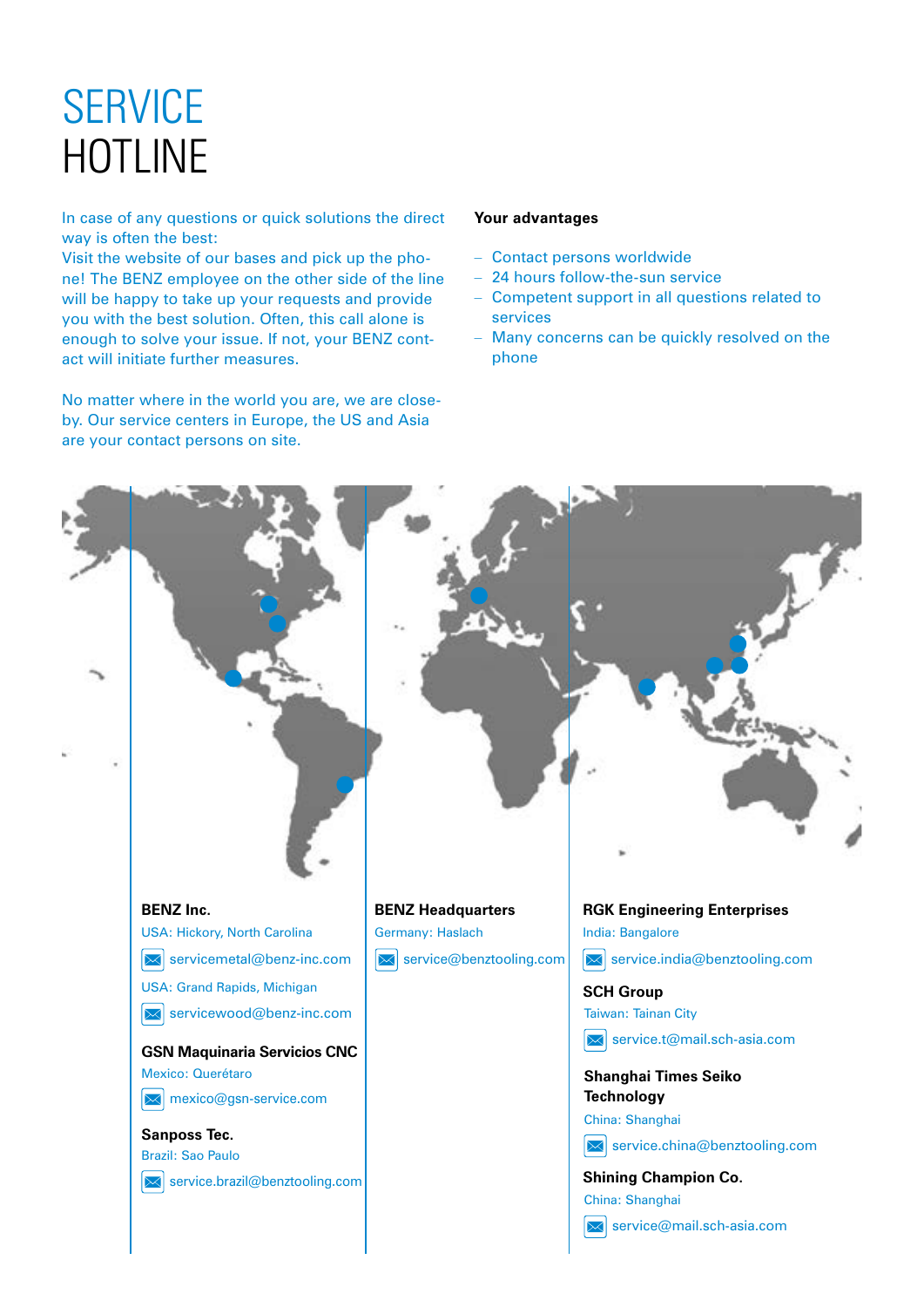### REPAIR-SERVICE UNITS & MOTOR SPINDLES

Is your product no longer working the way it should? We can help so that your production keeps running smoothly.

All that at an affordable price and of course as fast as possible.

#### **Our experts**

- will analyse the damage quickly and professionally
- send you their findings and recommended repairs immediately
- perform general overhauls as well on request

To order a service repair - Step-by-step instructions: https://www.benztooling.com/en/services



In house: Experienced service technicians analyse your unit and inform you about appropriate repair measures



On site: Upon the repair recommendation you decide how we further proceed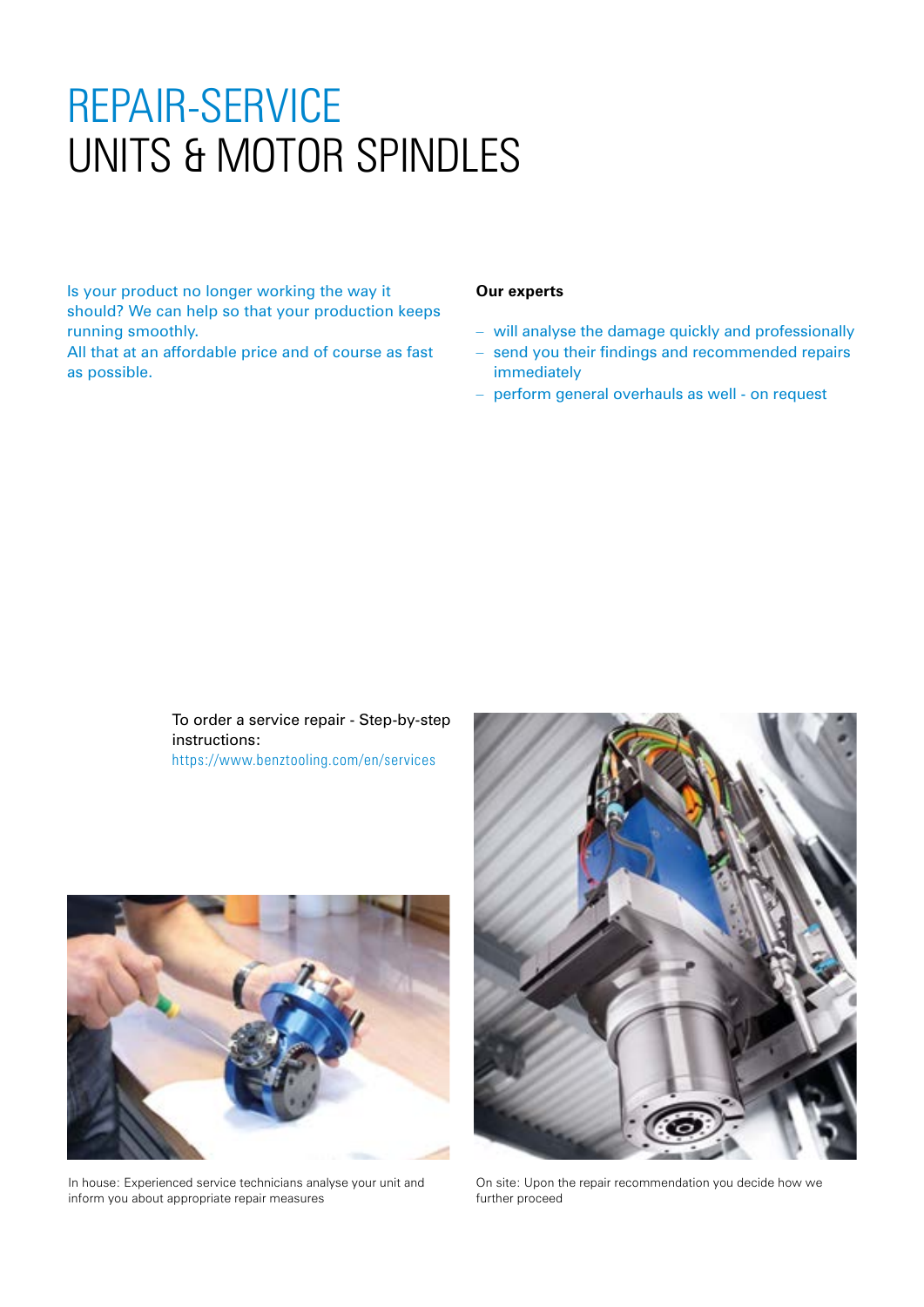### PREVENTIVE MAINTENANCE

Reduce downtimes. Increase runtimes: One simple way to reduce unplanned downtimes in your production is by regularly checking the units you use. This is the only way to ensure a product is still being used in flawless condition. As part of preventive maintenance, we replace wear parts. You unit will thank you for it with longer runtimes.

So why not make use of your next shutdown or machine overhaul for maintenance on your units as well?

#### **Your advantages**

- Preventively reduce unplanned downtimes
- Increase the unit's lifetime
- Maintenance of a perfect product condition / General overhaul
- Can be done during a shutdown



To order the maintenance service - Step-by-step instructions: https://www.benztooling.com/en/services



Is everything correct? During the preventive maintenance our service technicians take care of the details



Motor spindle during a general overhaul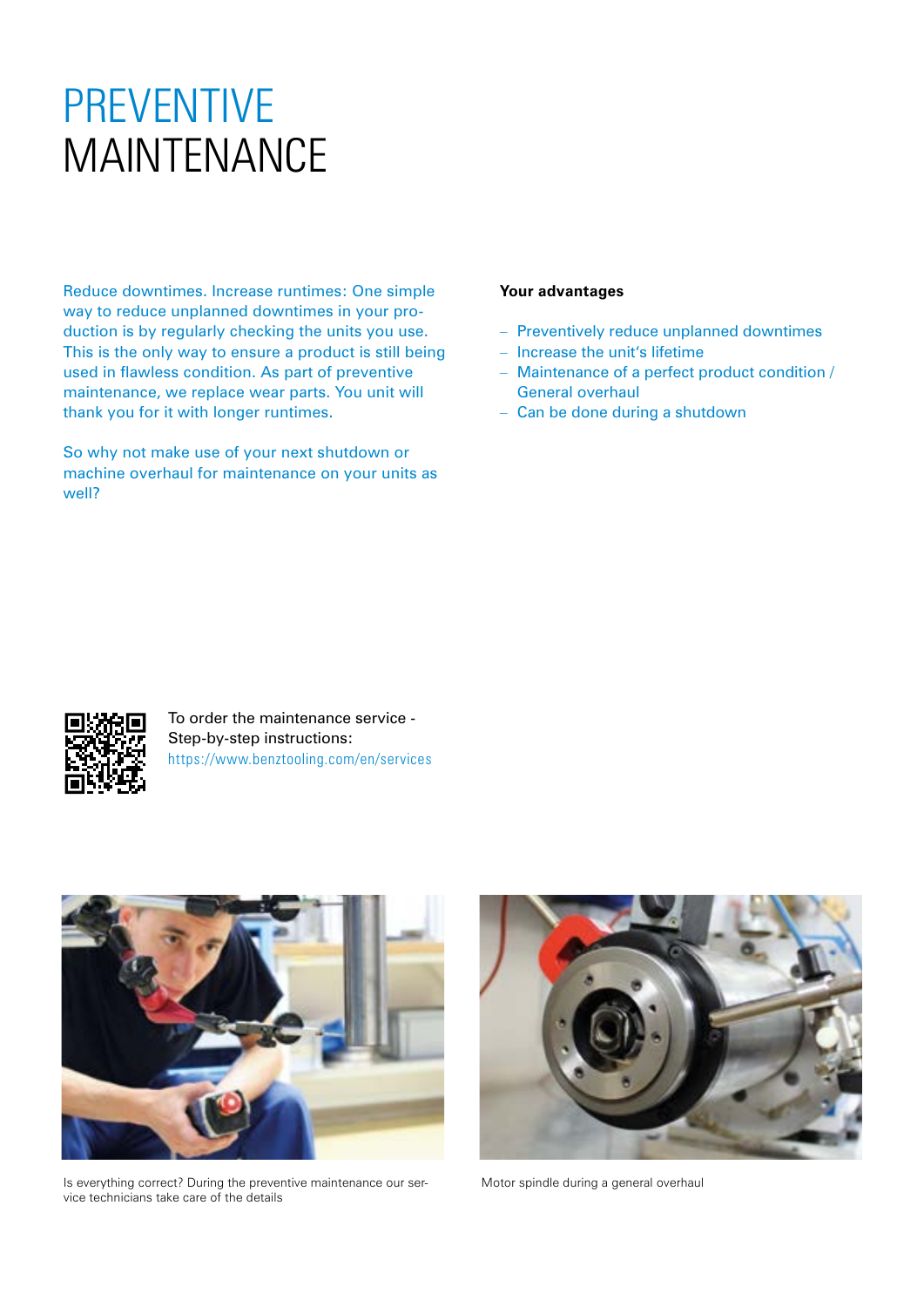### SPARE PARTS **SERVICE**

Everything is actually running fine – except for one bad part. You've found the problem and you know just what to do. We support you in making your own repairs by sending you genuine precision parts. Whether single spare parts or complete assembly sets.

Spare parts express shipment is available for urgent repairs.

### **We offer**

- Spare parts identification
- Spare parts recommendation
- Proposal and order processing
- Express shipment if necessary

### **Your advantages**

- Genuine precision spare parts
- High availability
- Do-it-yourself repair





Single spare parts from A-Z Spindle set for multi-spindle-heads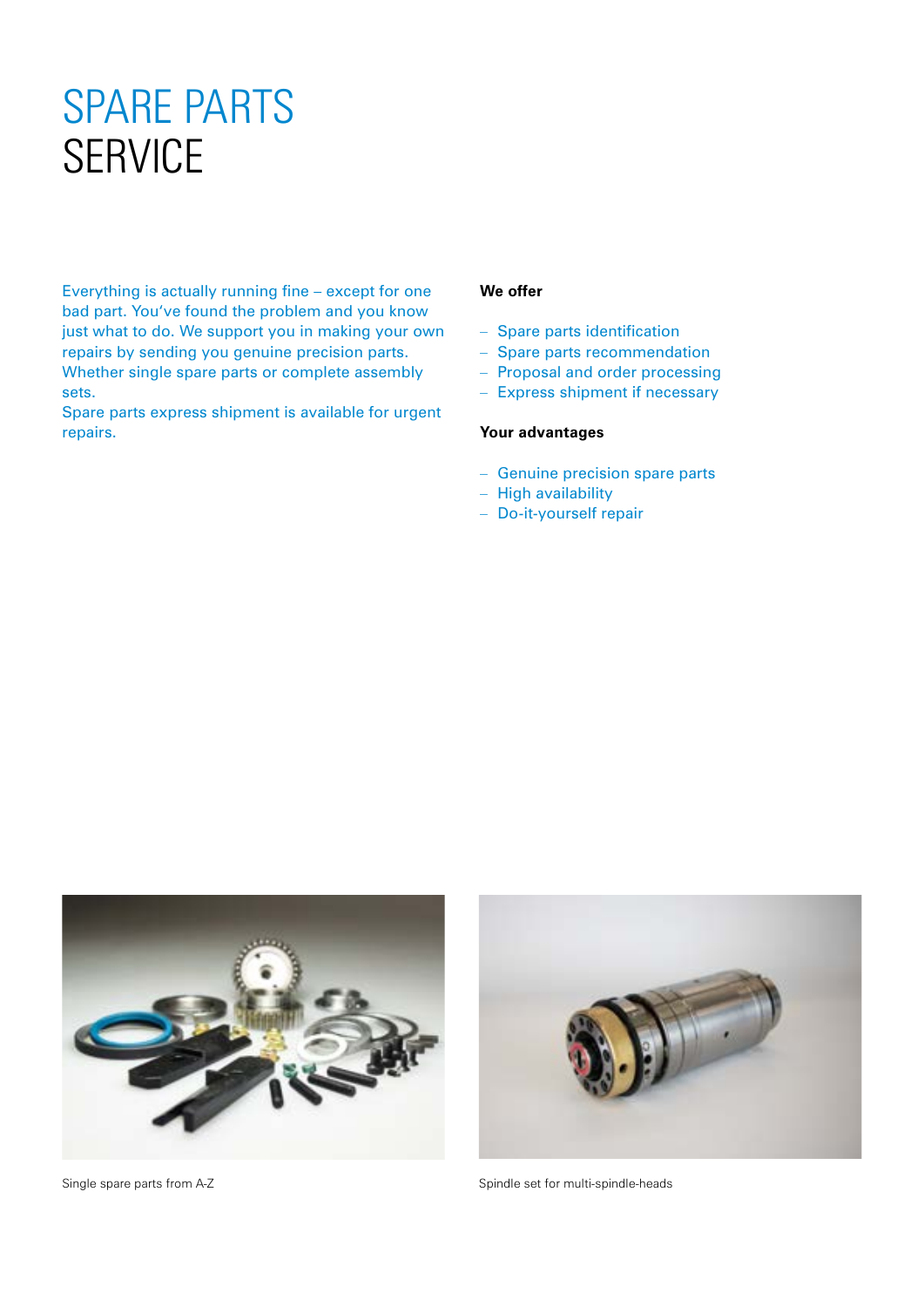### INDIVIDUAL RAPID-REPAIR-KIT

Prevented in case of emergency with a customized spare parts package.

Would you like to ensure even before a serious incident occurs that your downtime costs due to a machine standstill will be as low as possible? If so, you should purchase a crash package. It contains all the wear and special parts of your unit. That means you'll be on the safe side, even with customer-specific solutions.

#### **Your advantages**

- Reduce downtime costs due to a machine standstill
- All critical wear and special parts available for a prompt repair
- Price advantage



Repair time **with** Rapid Repair Kit - for all kits Repair time **without** Rapid Repair Kit:

Repair time: immediate

**TALL** 

### **C- PARTS**

No wear parts not repair relevant



Standard parts: Screws, feather keys, pins, washers, springs, o-rings, etc.

Repair time: <u>e de la </u> approx. 2-3 weeks

### **B- PARTS**

Wear parts repair and assembly relevant



Simple manufacturing and purchased parts: Housing parts, spacer rings, bearings, seals, etc.

Repair time: <u> Tanta de la p</u> approx. 10-12 weeks

#### **A- PARTS 1 2 3**

Wear parts - repair and assembly relevant: Complex manufacturing parts and purchasing parts



Complex production and purchased parts: Spindles, drive cones, toothed and bevel gears, toothed shafts, etc.